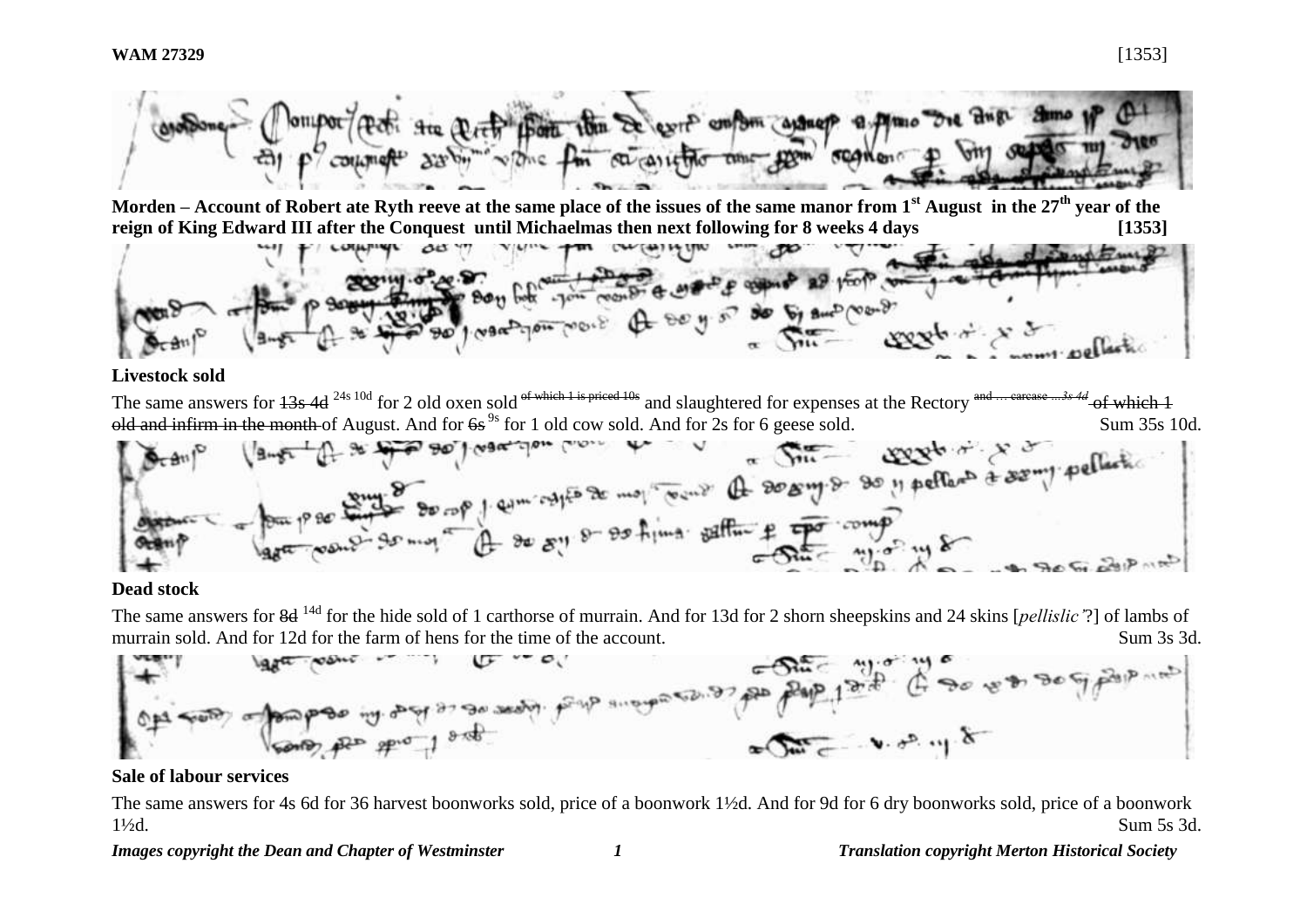

#### **Sold at the Audit**

The same answers for 30s 6d for various things disallowed and sold at the audit. Sum 30s 6d.



# **Sum Total Receipts: 74s 8d.\* …**



## **EXPENSES**

## **Excess**

The same accounts in excess for the last account for the preceding year 37s 1<sup>1</sup>/<sub>8</sub>d. Sum 37s 1<sup>1</sup>/<sub>8</sub>d.<sup>†</sup> forper nue of

# **Costs of ploughs**

Also in iron bought for the period of the account 12d.<sup>because servants occupied by reaping the lord's corn and allowed in the preceding account. In 2 sheaves steel bought 12d.</sup> In working the said iron and steel 2s. In 1 plough foot bought 6d. In fitting 2 ploughs with new frames nothing because done by ploughmen.

l

#### *Images copyright the Dean and Chapter of Westminster 2 Translation copyright Merton Historical Society*

*<sup>\*</sup> The above sums total 74s 10d.* 

<sup>†</sup> *W27327 gives the excess as 38s 1⅛d.*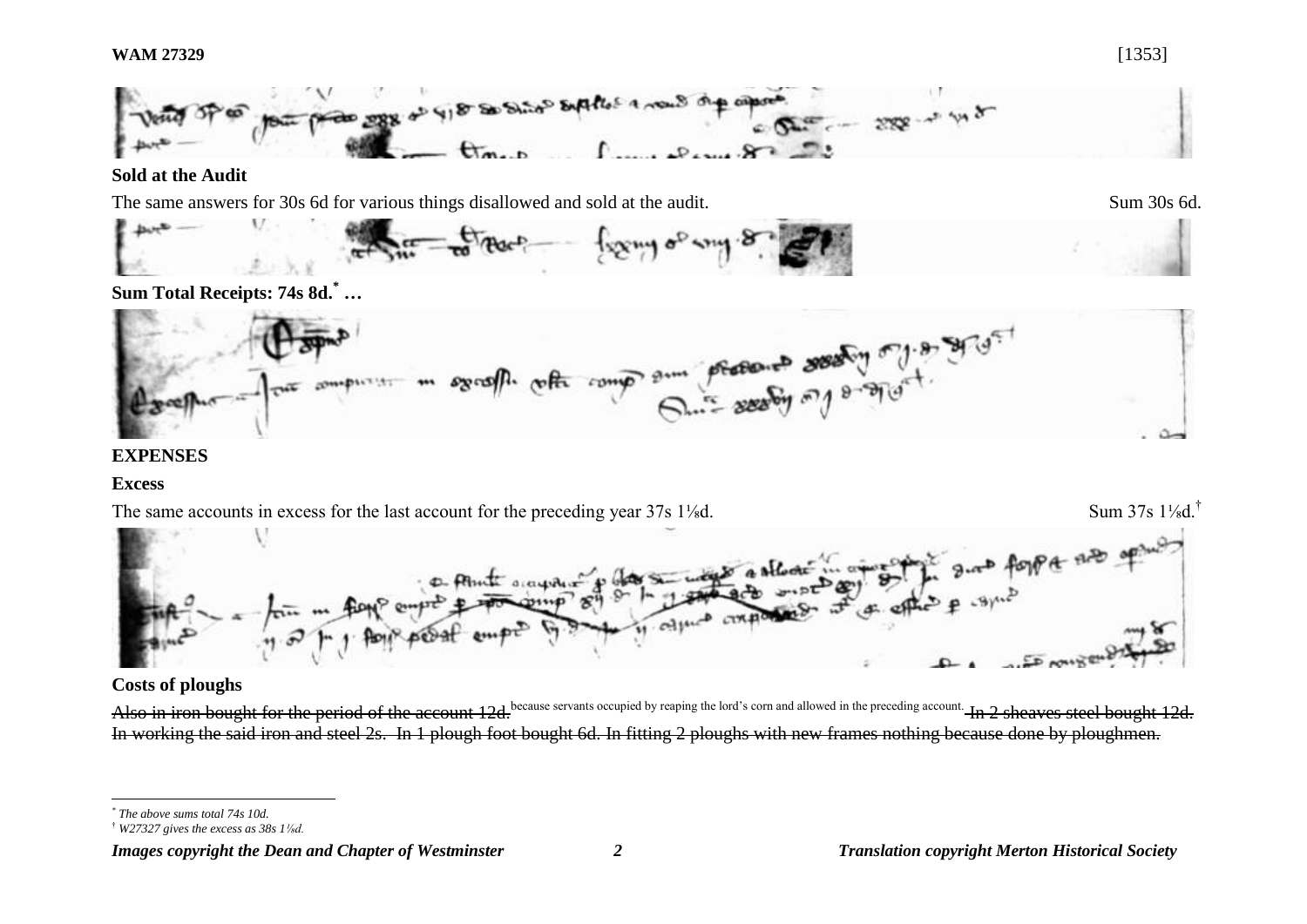

## **Costs of carts**

Also in  $8^4$  clouts bought  $2s$ ,  $^{12d}$  price of each 3d. In 100 cloutnails bought 1½d. In greasing carts  $6d$ .<sup>4d</sup> In 1 pair wheels bought at 1 August  $5s$ .<sup>4s</sup> In fitting 1 cart with an axle bought 6d. In white-tawed leather bought  $\frac{14d}{3}$  In shoeing 2 cart horses for the whole of harvest of which 1 from allowance 12d. ‡ Sum 7s 2½d.



#### **Building costs**

Also in 200 laths bought for the walls of the barn 9d. In 400 lathnails bought 8d. In stipend of 1 carpenter for 2 days for making the walls of the



## **Costs of the fold**

 $\overline{a}$ 

Also in  $5^2$  gallons of tarpitch bought  $2s$  11d,  $10d$  price of a gallon  $7d$ . <sup>5d</sup> In  $5^2$  gallons grease bought for mixing the same 4s  $2d$ ,  $20d$  price of a gallon 10d. In 12 hurdles bought  $3s^{2s}$ .  $\sum_{2s}$  Sum 4s 6d.

*<sup>‡</sup> Accounting procedure: presumably the manor was in credit for 1 shoeing – Dr Mark Page April 2006*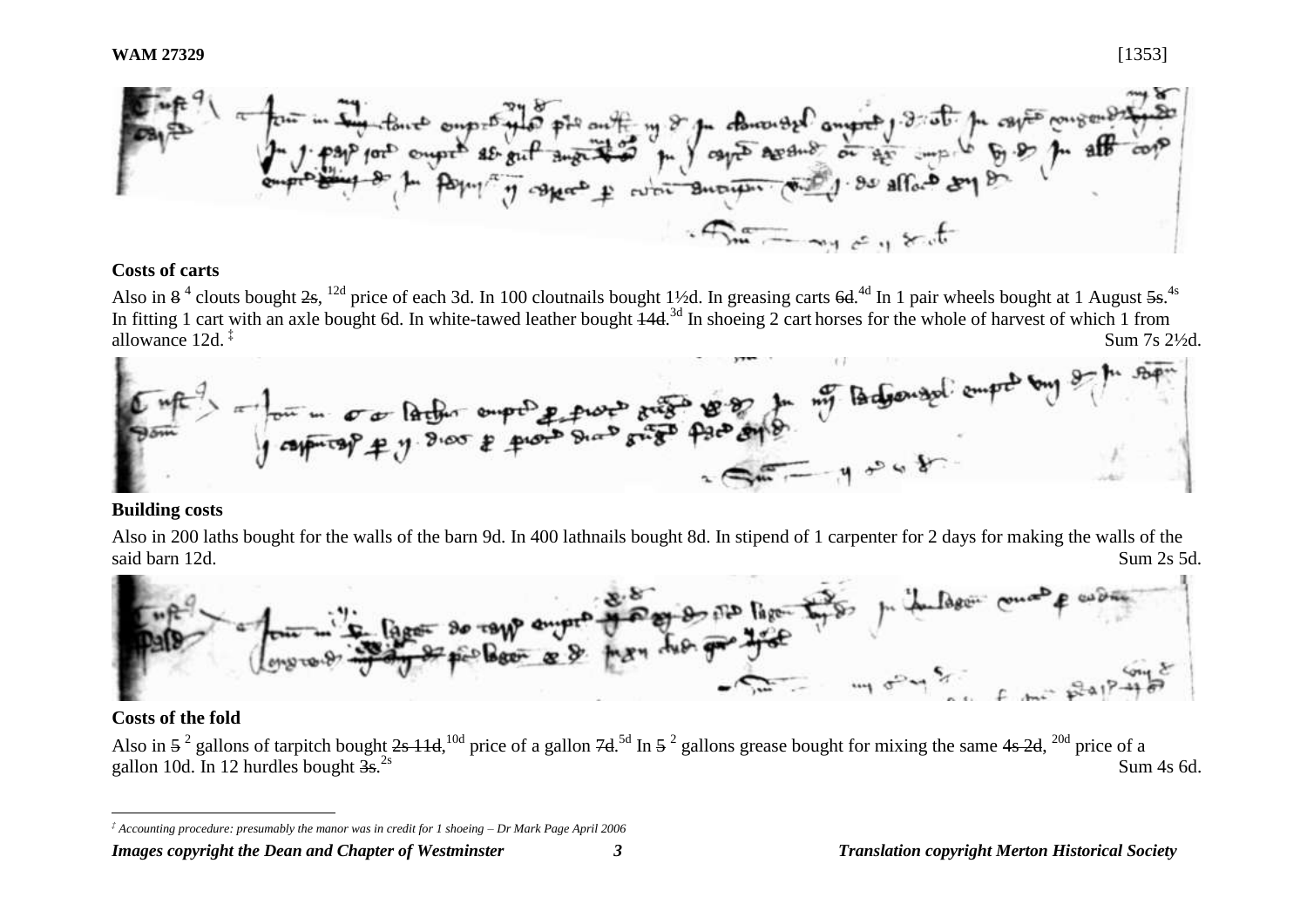#### **WAM 27329** [1353]



#### **Petty necessities**

Also in 1/2 bushel of salt bought 4d. <sup>3d</sup> In <del>11/2</del> <sup>1/2</sup> bushel oatmeal bought for both servants' pottage and boonworks <del>2s</del>. <sup>8d</sup> In 2 spades [vang'] and 1 shovel [*tribul'*] with iron 9d. because in previous account Sum 11d.



#### **Hoeing and Mowing**

Also in hoeing corn price per work 3s. Also in mowing 6 acres meadow this year 4s,<sup>3s</sup> for each acre 8d,<sup>6d</sup> viz in Eylond 1½ acres; in Neweberymed 1 acre. Also for meadow of servile tenements, viz for the tenement of John Adam 1 acre, for the tenement of William Makernays 1 acre. Also for 8 villein headlands in Westmordone 1<sup>1</sup>/<sub>2</sub> acre. In tedding turning and lifting the said hay besides servants' help 18d, <sup>6d</sup> per acre 3d. Sum 3s 6d.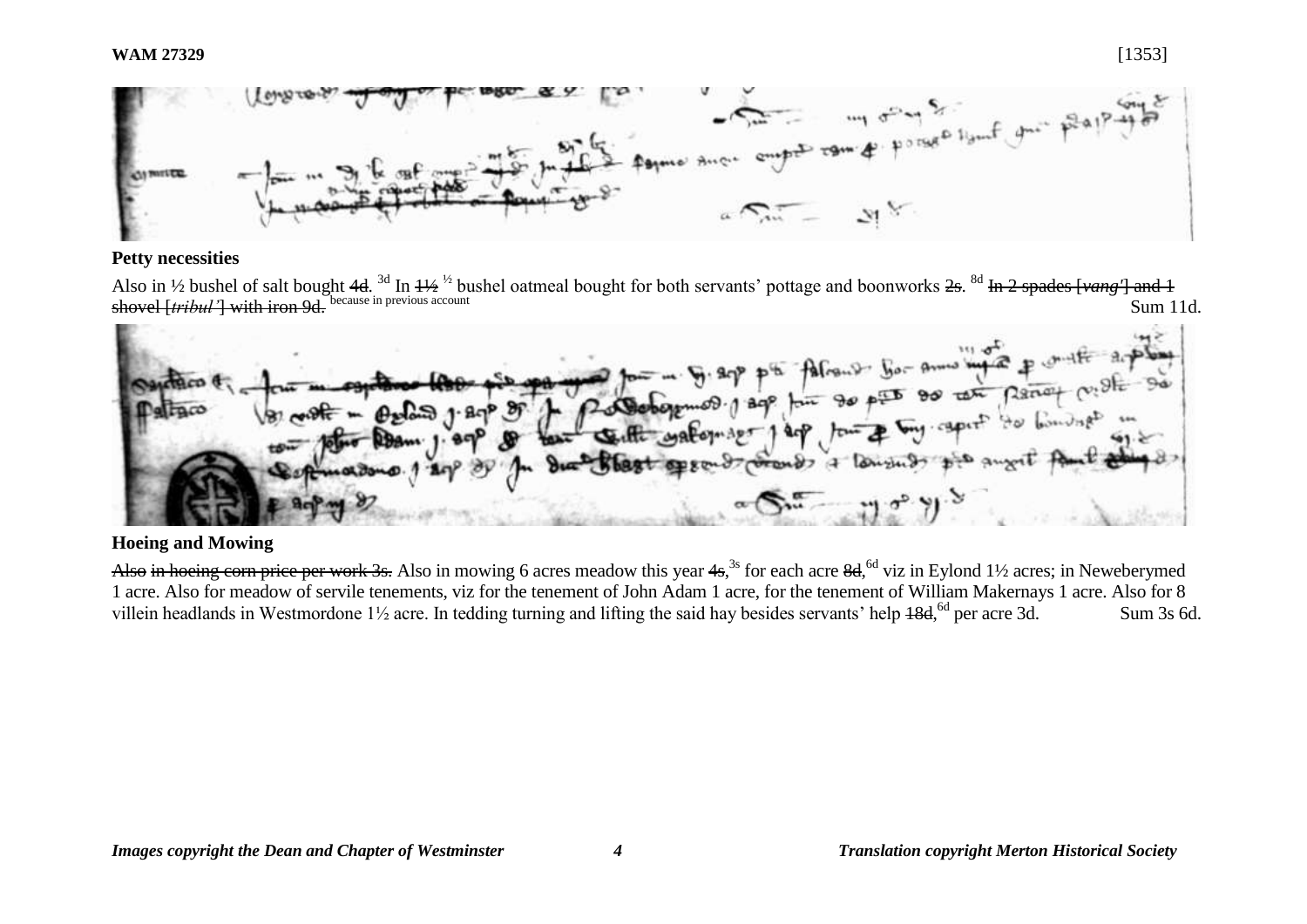$668$  meth  $94$ Tippeness as  $R_{\text{out}} \partial N$  of Arthur  $h_0 = 3$ uno XXOH  $\sigma$ fu coguro supre gout Gouton **BAD BAFR** 2 F  $\pi$   $\sum_{\mathbf{u}}$   $\pi$   $\mathbf{u}$ .

#### **Harvest costs**

Also in reaping and binding 76 acres 2½ roods corn by piecework 63s 10d, for each acre 10d. In expenses of 79 men both free and servile [*nativorum*] at 3 boonworks as though for 1 day together with expenses of 1 man over them with the rod to superintend reapers who reaped this year 27 acres wheat and oats, 6s 8d, each of them at noon and at supper 2 loaves, price 1d; in ale bought for the same 3s 4d, each of them ½d; in meat and fish bought for the same 5s, to each of them ¾d. In expenses of 13 men reaping and binding at 2 dry boonworks, who reaped this year 4½ acres corn 13d, each of them in bread and *companagium* 1d. In 2 1 lb of candles bought 4d. 2d In stipend of 1 reap-reeve in harvest 4s. For stipend of 1 stacker nothing here because in the Rectory [in *r'tor*]. Also in expenses of the reeve and reap-reeve in harvest beyond their fixed livery [*certa*] 18d. In servants' expenses for their 'harvest goose' at the end of [*in fine*] harvest 18d. In 1 horse hired at Hendon for the cart in harvest by letter of the bailiff 2s. Sum £4 3s 7d.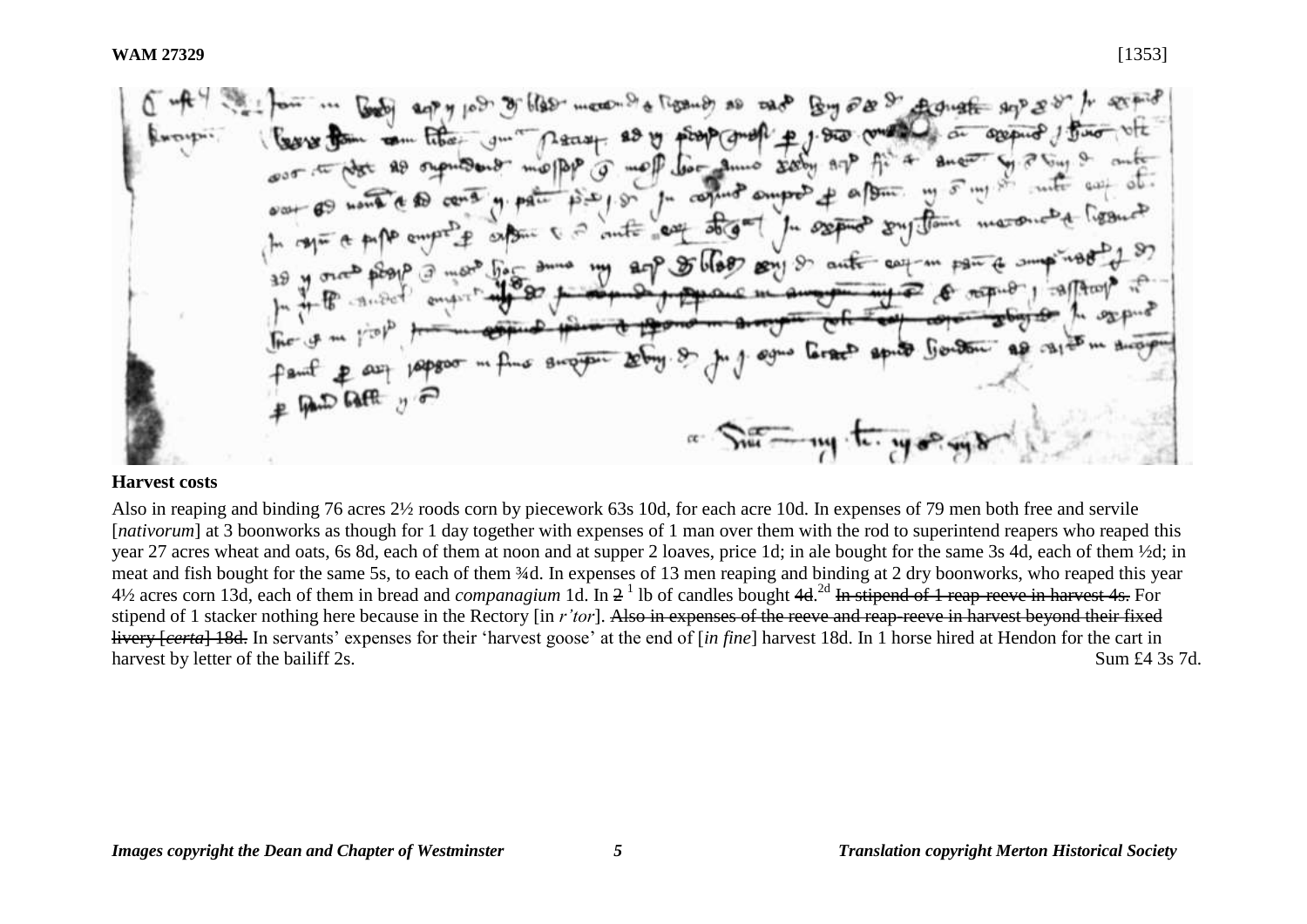

#### **Servants' stipends**

Also in stipend of 1 carter, 3 servant ploughmen and 1 shepherd between Nativity of St John the Baptist and Michaelmas 15s, to each of them 3s. In stipend of 1 lad keeping oxen and bullocks for the same time 2s. For stipend of a housemaid and for livery nothing because done by housekeeper in harvest. Sum 17s 0d.



## **Foreign Expenses**

Also given to John purveyor comptroller the lord's servants sojourning at Merton in the month of August 6d. Also given to John the clerk taker



## **Respites**

Also he asked for allowance for 2s 8d for 1 quarter oats taken for the use of the lord King at Windsor [*Wyndeshor*'] 26<sup>th</sup> year.And 19s 3d for rents and services of the tenement of Geoffrey le Gras and the tenement of Robert Fitznel because it cannot be levied 26<sup>th</sup> year.And 23s 10½d for rents and services in arrears for the tenements of the said Geoffrey and Robert for the 27<sup>th</sup> year. Also 29s 93/4d for cash paid for debts of Thomas Broun, *serviens* before the same.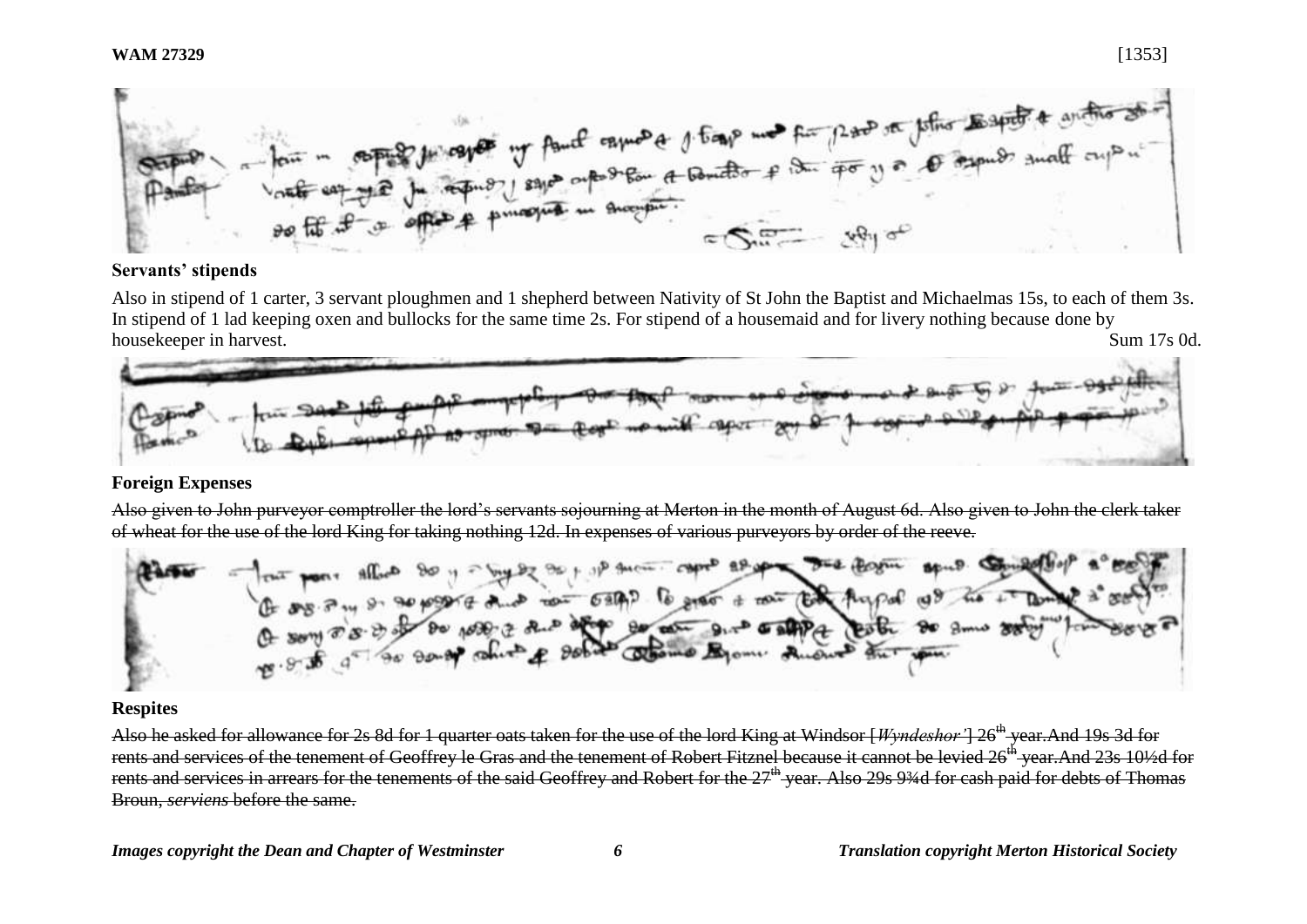

#### **Sum of all expenses £7 16s 2⅝d.**

And so he exceeds £4 18<sup>5</sup>/<sub>8</sub>d. Afterwards there is allowed to the same for 4 quarters 6 bushels 1 peck servants' maslin <sup>bought</sup> charged above 12s 9d.

And so he exceeds £4 14s  $3\frac{5}{8}$ d.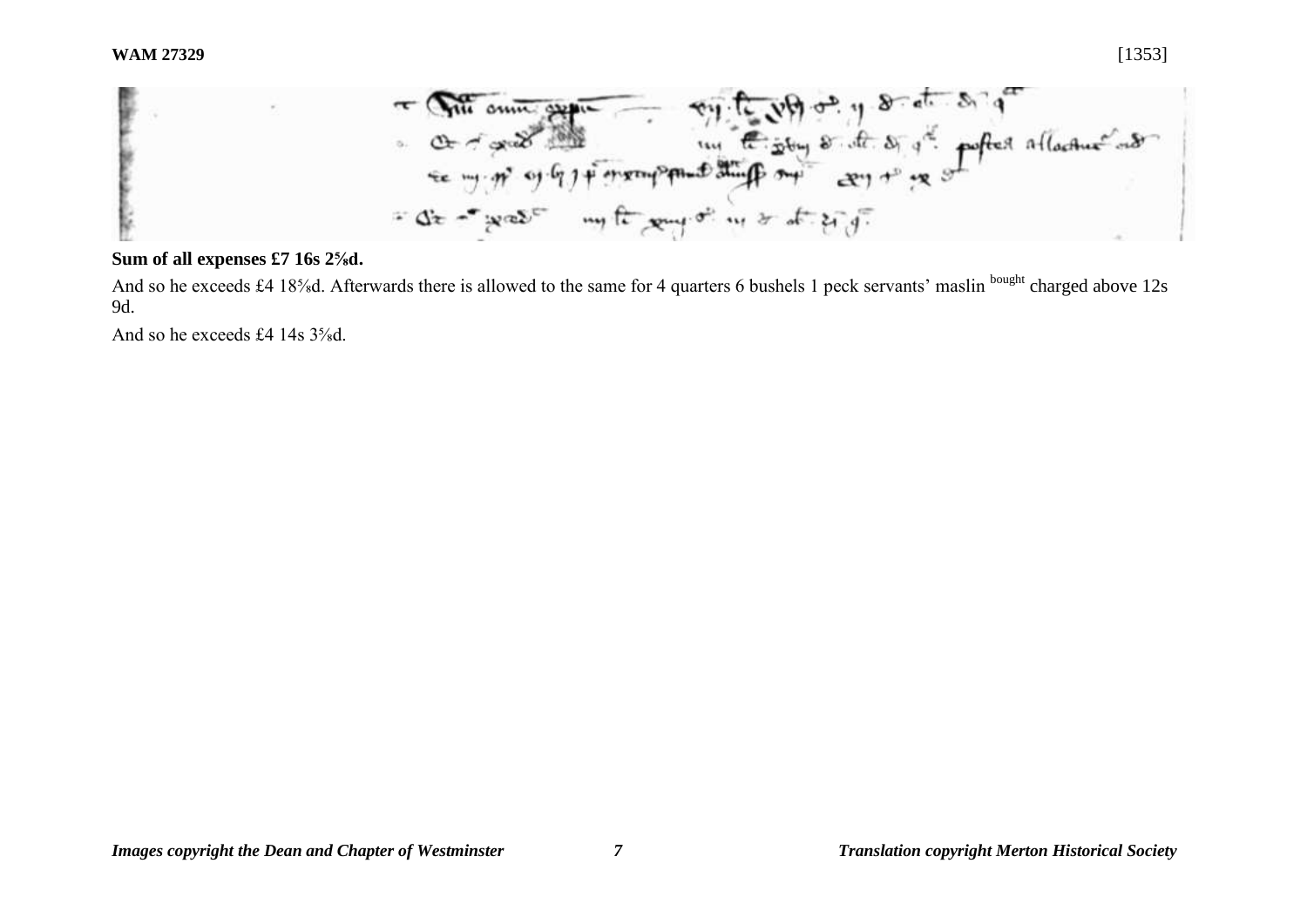**DORSE**

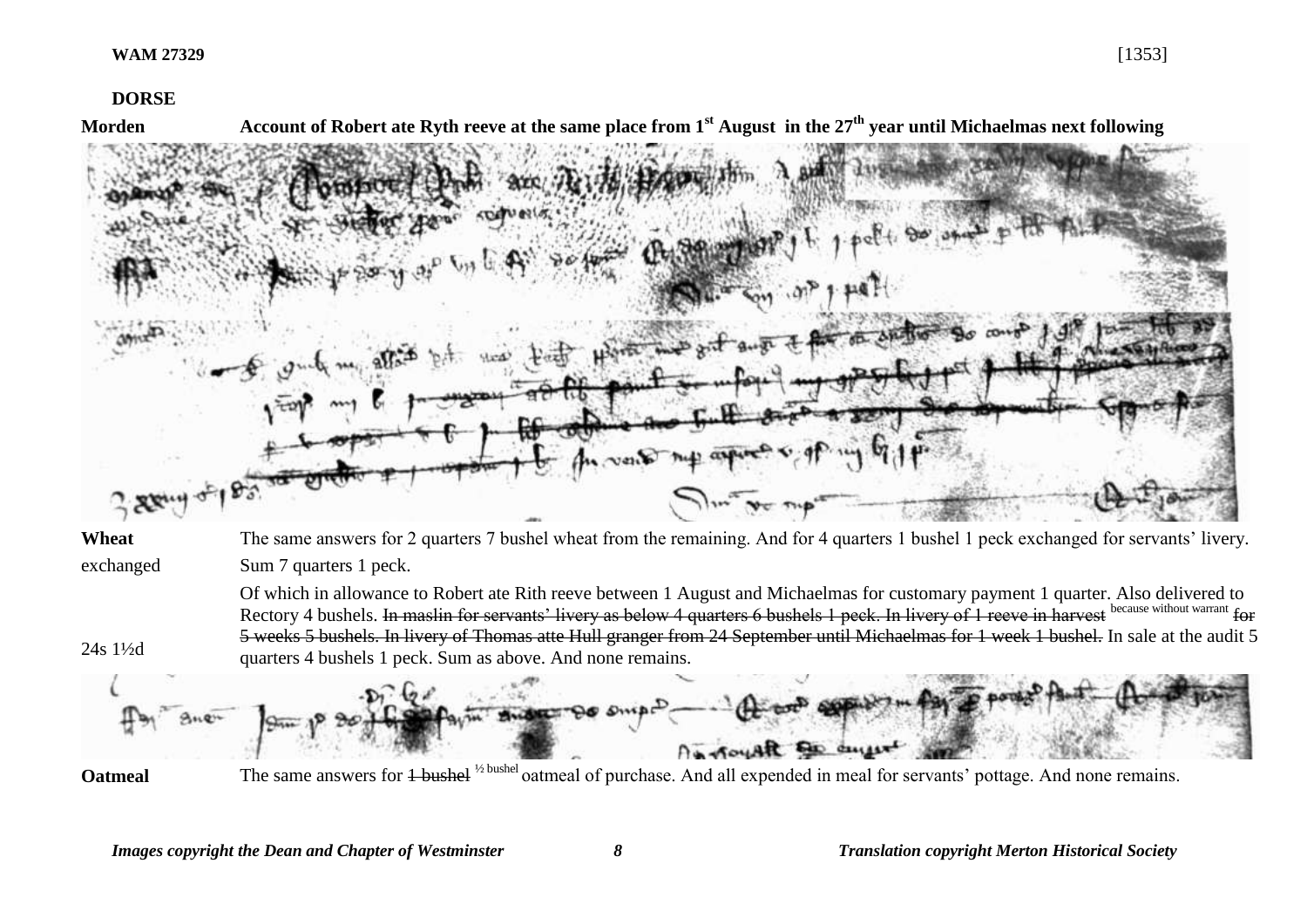

Maslin for servants The same answers for 4 quarters 6 bushels 1 peck received of wheat as above as curall. Curall wheat of purchase Sum 4 quarters 6 bushels 1 peck.

> Of which in livery of 1 carter, 3 servant ploughmen and 1 shepherd from 1 August until Michaelmas for 8 weeks 4 days, 4 quarters 2 bushels, each of them taking for 5 weeks 4 bushels. In livery of 1 lad keeping oxen and bullocks for the same time 4 bushels 1 peck, per week ½ bushel. Sum as above. And none remains.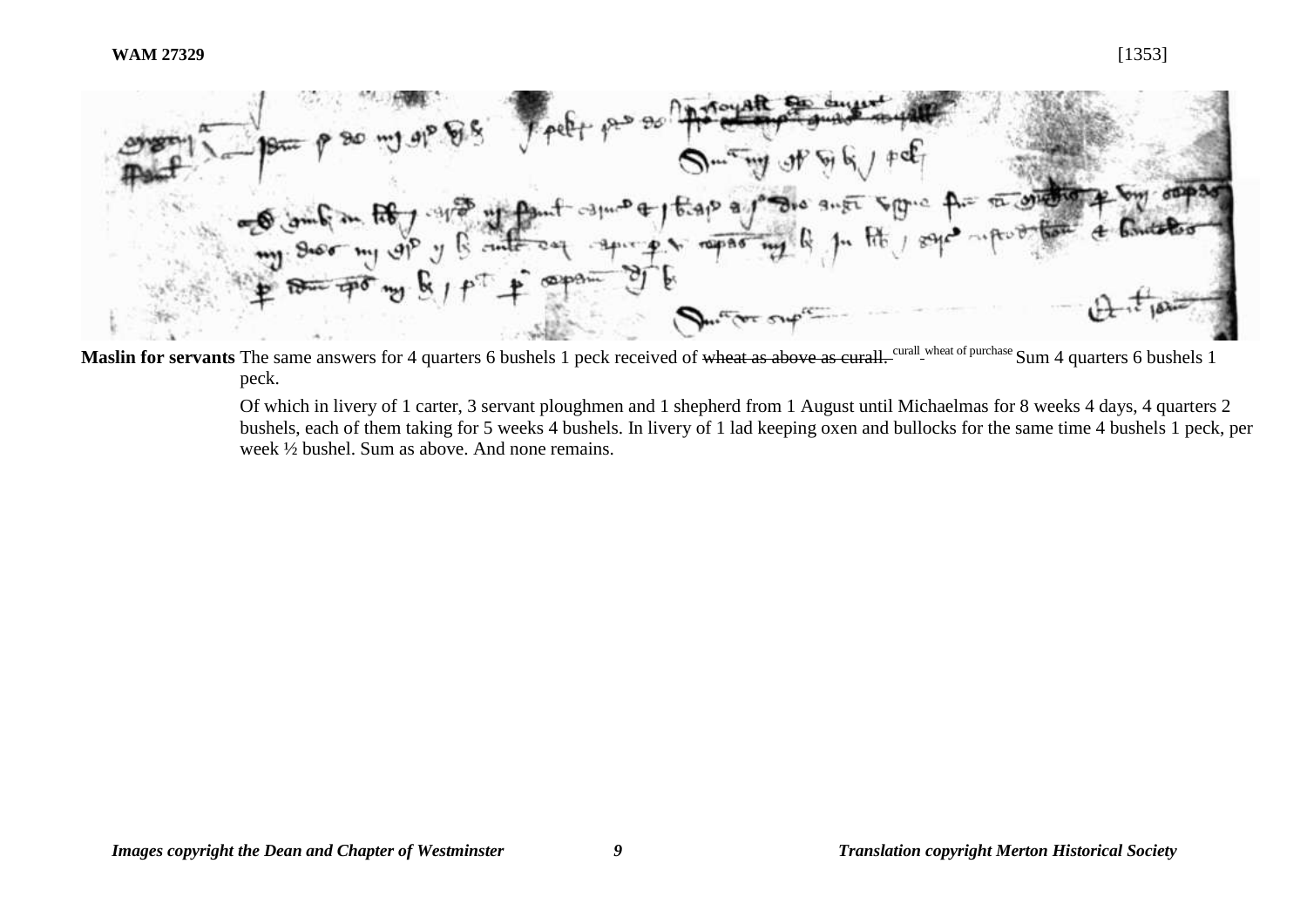

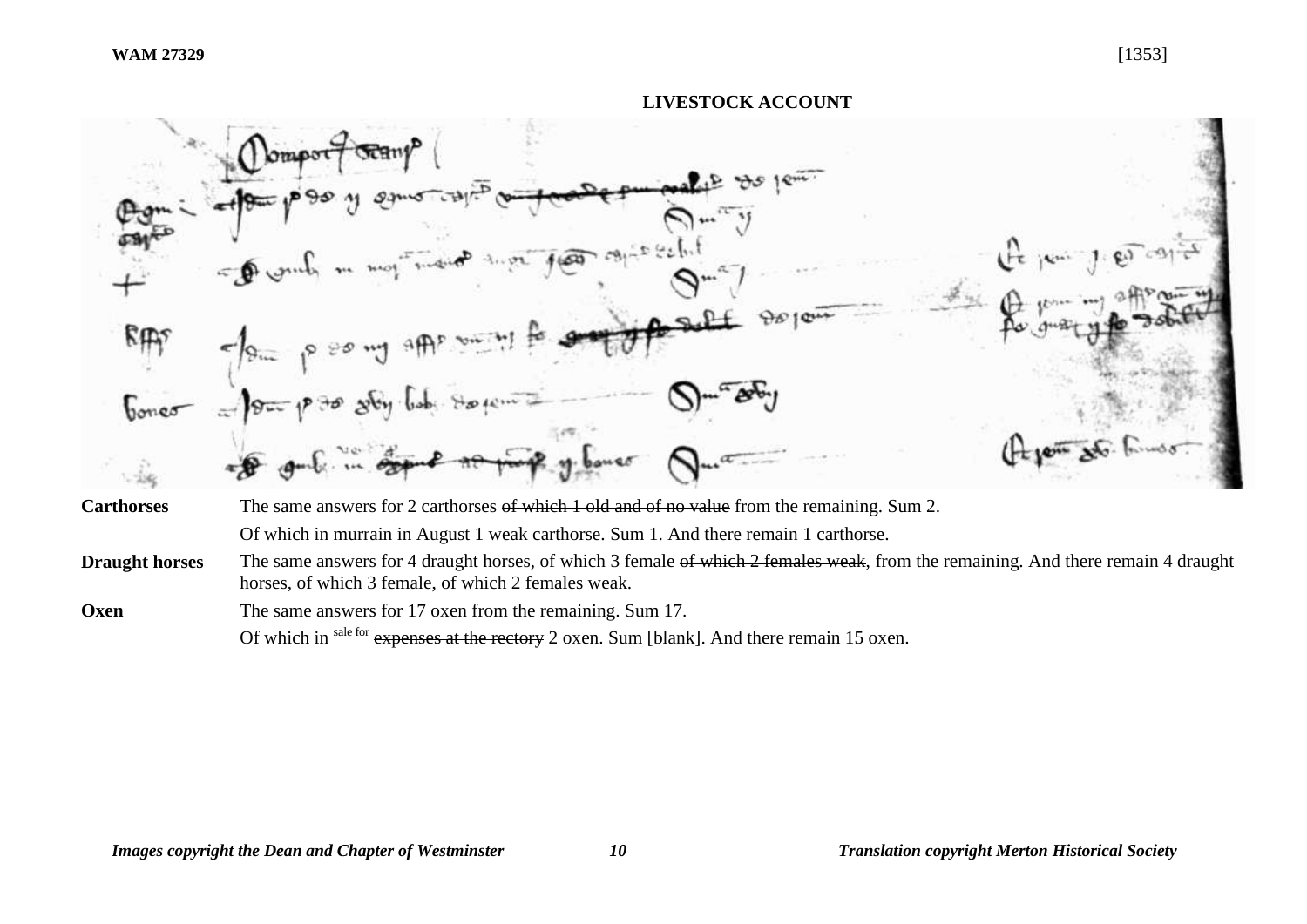|             | Mar 1 pm p 80 june 20 pm pm de politim condition of ant 1 pm / mars                                                                                                                                                            |
|-------------|--------------------------------------------------------------------------------------------------------------------------------------------------------------------------------------------------------------------------------|
|             |                                                                                                                                                                                                                                |
|             |                                                                                                                                                                                                                                |
|             | ence Jan pour sessant au sessant diverti pour un Gupertint a sessant jeux de la Charles de                                                                                                                                     |
|             | $Q_{m_c}$ and $\epsilon$ .                                                                                                                                                                                                     |
|             | Future of the South Contents to the state of the season & the printing of the season of the season of the season of the season of the season of the season of the season of the season of the season of the season of the seas |
|             |                                                                                                                                                                                                                                |
|             |                                                                                                                                                                                                                                |
|             | $Q_{m}$ see $\hat{U}$                                                                                                                                                                                                          |
|             |                                                                                                                                                                                                                                |
|             | $\overline{\mathcal{S}} = \mathcal{S} = \mathcal{S}$                                                                                                                                                                           |
|             | $f_{\text{t}}$ $\int_{\mathbb{R}^n} \sigma \mathcal{L} \left[ \frac{1}{n} \right]$                                                                                                                                             |
|             | Jeux pas et language de pour son Amir et le                                                                                                                                                                                    |
| <b>Cows</b> | The same answers for 2 dry cows from the remaining. Of which in sale because old 1 cow. And there remains1 cow.                                                                                                                |
| <b>Ewes</b> | The same answers for 38 ewes, 33 hoggets of which 3 rams, and 37 gimmers from the remaining. And for 48 ewes and gimmers                                                                                                       |

received from Walter Lorchonn reeve of Teddington in August after shearing by 1 tally. Sum 156.

Of which delivered to Walter Lorchonn reeve of Teddington in August 32 hoggets by 1 tally. In murrain after shearing 2. Sum 34. And there remain 3 rams, 84 ewes, 34 gimmers, 1 hogget.§

Lambs The same answers for 164 lambs from the remaining. Sum164. Of which in murrain in August 24 lambs. Sum 24. And there remain 140 lambs.

 $\overline{a}$ 

*Images copyright the Dean and Chapter of Westminster 11 Translation copyright Merton Historical Society*

*<sup>§</sup> According to these figures 3 gimmers became rams!*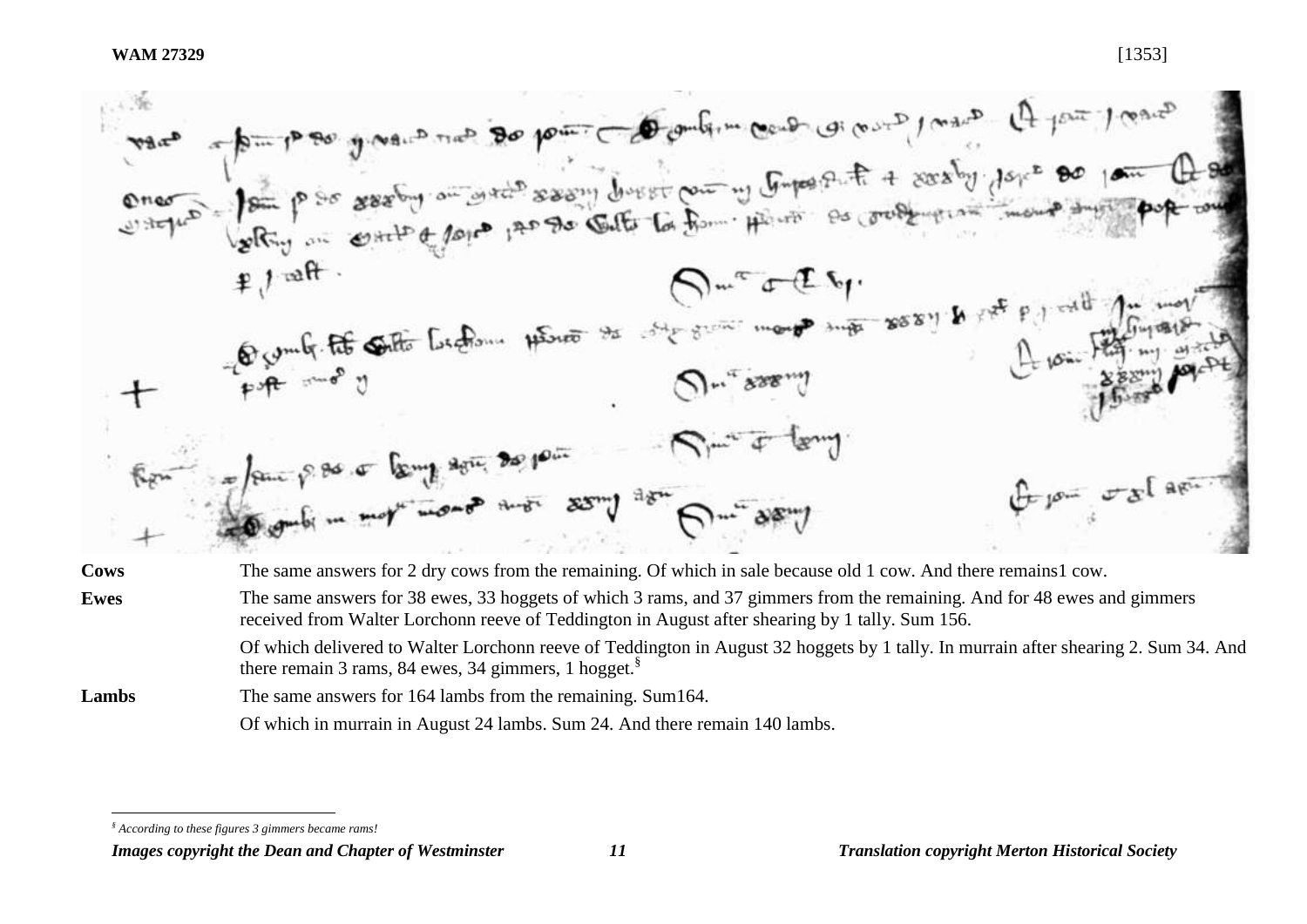

**Capons** The same answers for 12 capons from the remaining. And there remain 12 capons.

**Cocks and hens** The same answers for 1 cock and 12 hens from the remaining. And there remain 1 cock and 12 hens.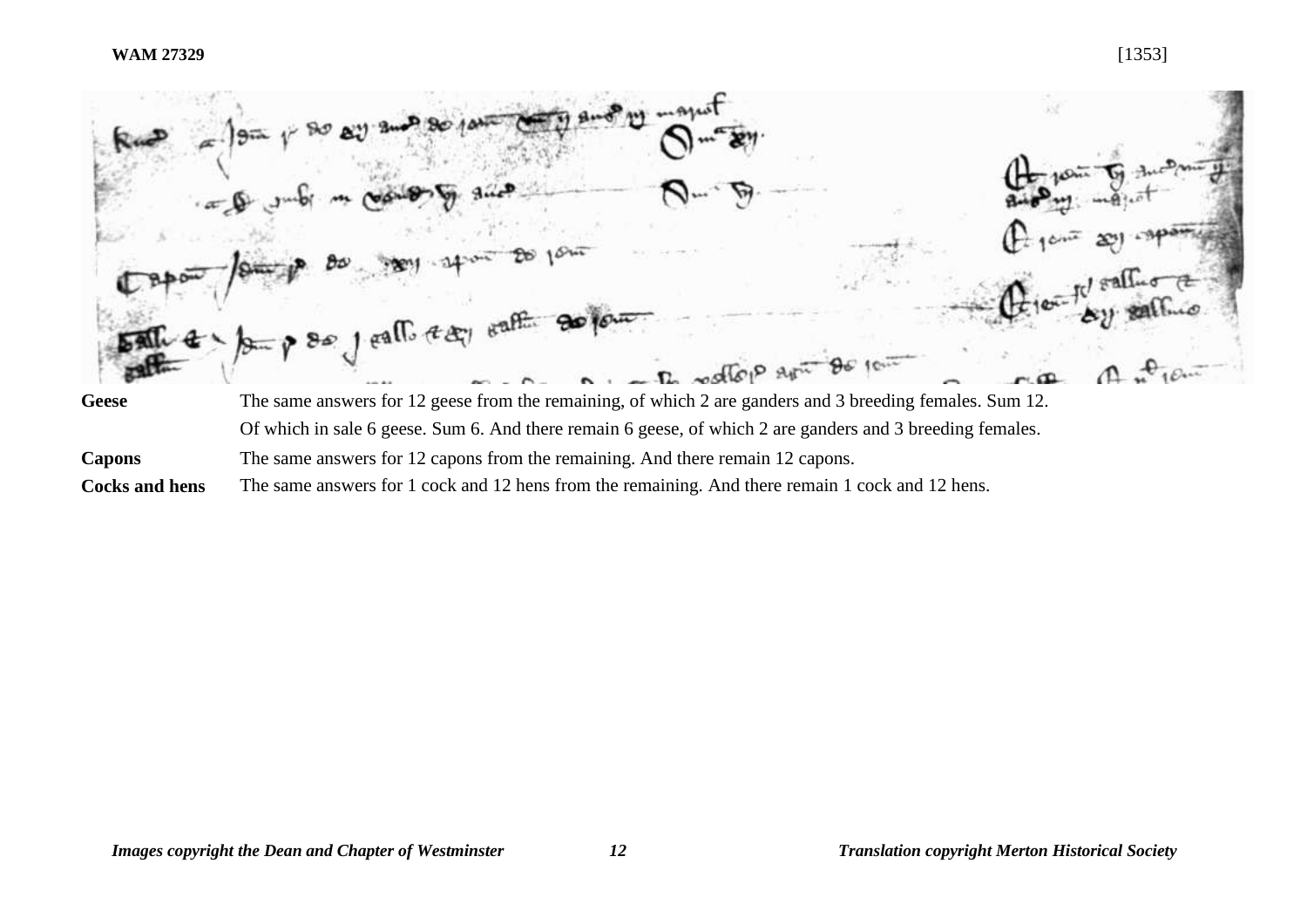WAM 27329<br>
WAM 27329<br>
WORLES a for p so my off of collap heart to be valley and the form of the other Galile Q at 14<br>
Collapse p so copy of the other C collapse of the other product of  $\theta$ .<br>
Collapse p so copy of the oth De the order pollowed sony politic age of my nelles of paper of pollowater y polloto again to my The 1/2 par par des sous- A se sy dans so super Fleeces The same answers for 96 sheep fleeces and 160 lamb fleeces from the remaining. Sum 256 fleeces. And all delivered to brother R Merston bailiff. And none remains.

**Hides** The same answers for the hide of 1 carthorse. And sold as within. And none remains.

**Skins** The same answers for 2 shorn sheepskins and 24 lamb skins of murrain. And sold as within. And none remains.

**Hurdles** The same answers for 30 hurdles from the remaining. And for 12 of purchase. Sum 42.

Of which worn out [*perusitant*] 4 hurdles. Sum 4. And there remain 38 hurdles.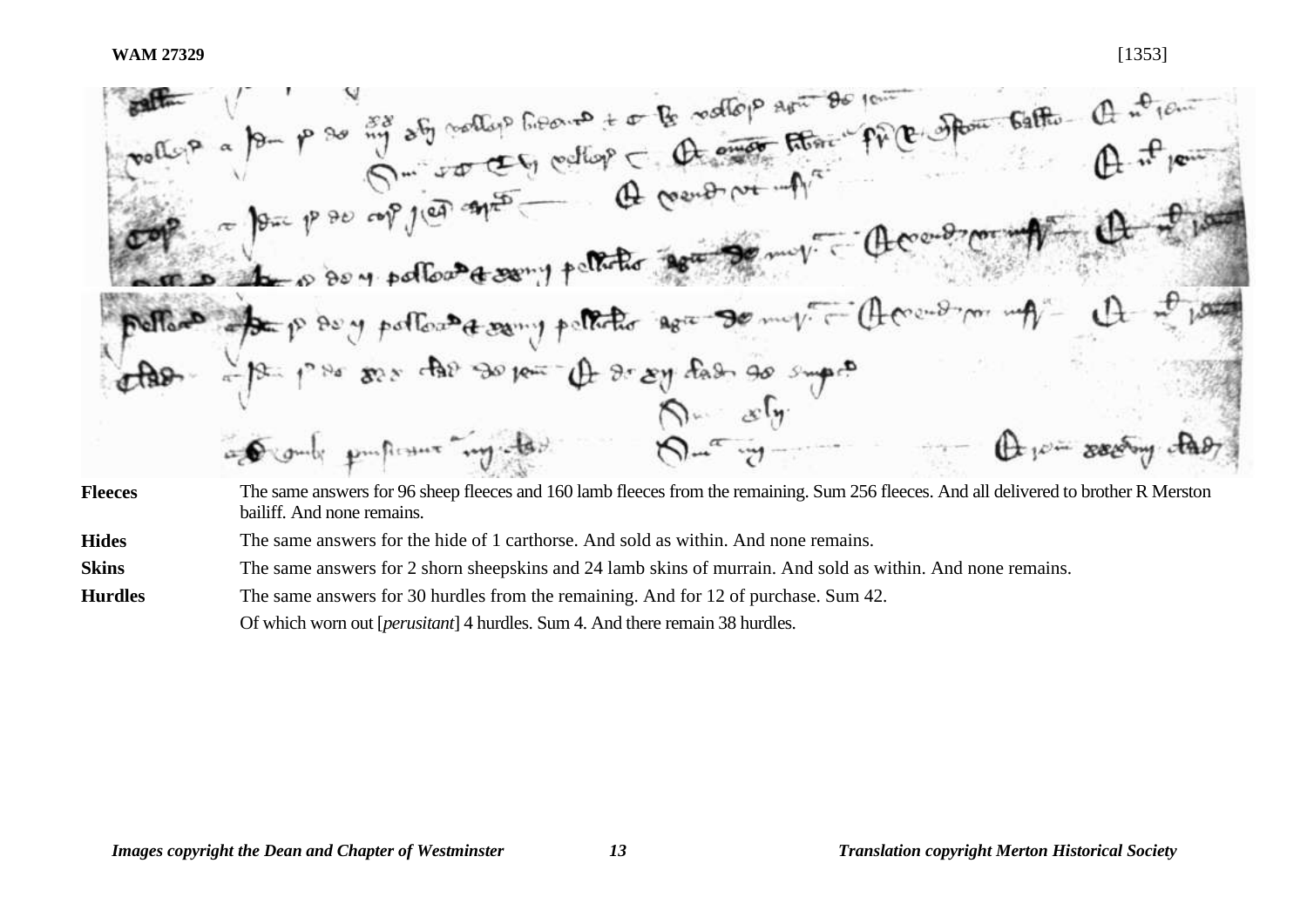#### **WORKS ACCOUNT**



Winter & Summer The same answers for 138 manual and summer works from the remaining. Sum 138 works. And all worked in hoeing the lord's corn. **works**  And none remains.



**Harvest works** The same answers for 104 harvest works arising from 13 customary tenants of the lord between the feast of St Peter ad Vincula and Michaelmas. Of which 1 customary tenant 12 works and 11 customary tenants each of them 8 works and 1 customary tenant 4 works. And for Christina ate Ryth 1 work. Sum 105 works.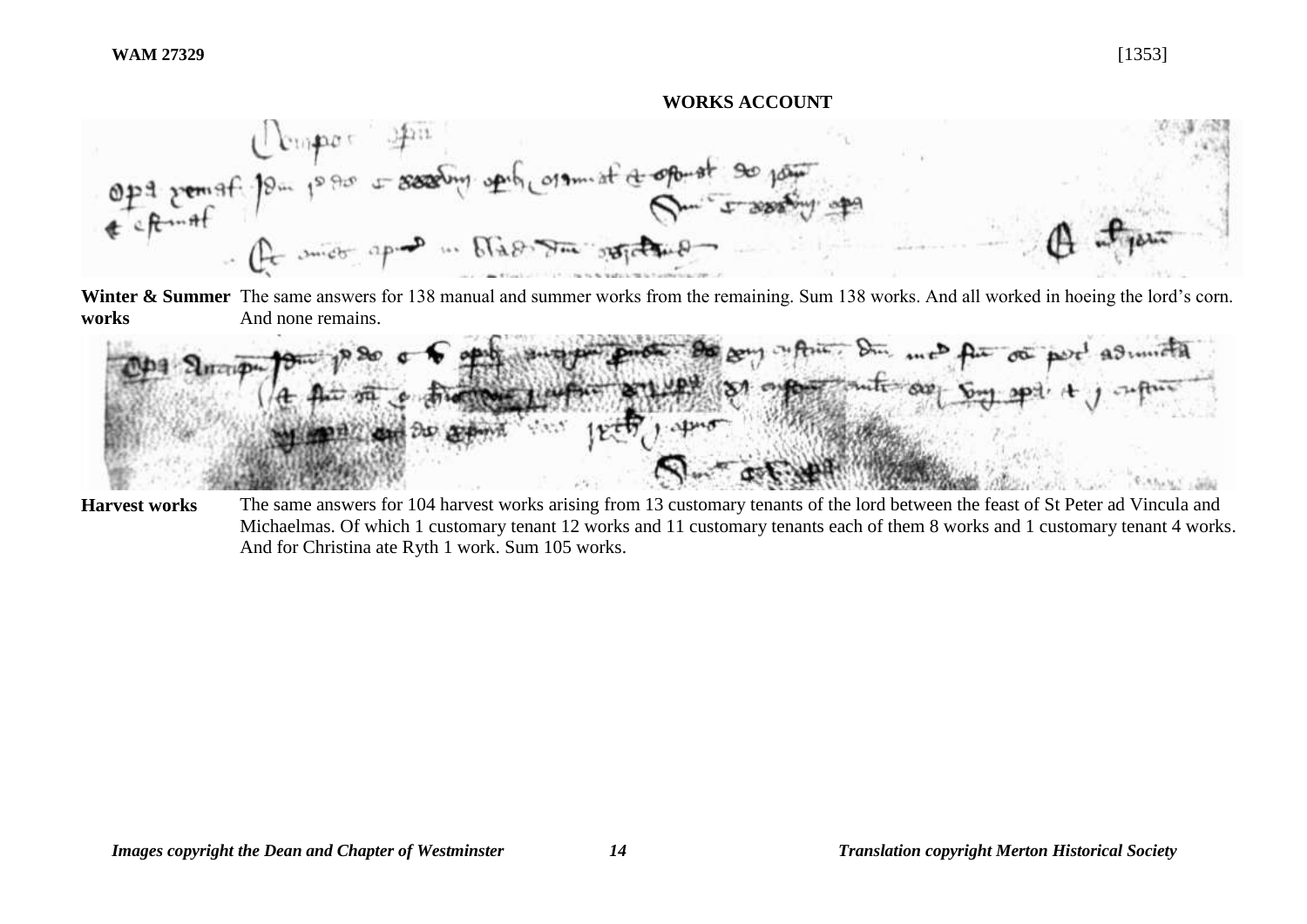3s 3d

 $\overline{a}$ 



Of which in work allowance for the tenement of Robert ate Ryth  $1^{r}$  virgate reeve for his office 8 works. In allowance of rent for the tenement of William Makernays, <sup>1/2</sup> virgate 12 works\*\* tenement of William Jose, <sup>1/2</sup> virgate 8 works tenement of Henry ate Rith, <sup>1/2 virgate 8 works</sup> tenement of Walter ate Cherche <sup>1/2</sup> virgate 8 works tenement of John Adam, <sup>1</sup> virgate 8 works and for tenement of Christine ate Rith. <sup>1 work</sup> In reaping and binding 13 acres barley 52<sup>26</sup> works, for each acre 4 works.<sup>2 works</sup> In sale 26 works. Sum as above. And none remains.

*Images copyright the Dean and Chapter of Westminster 15 Translation copyright Merton Historical Society*

*<sup>\*\*</sup> These descriptions of virgates holdings are incorrect.*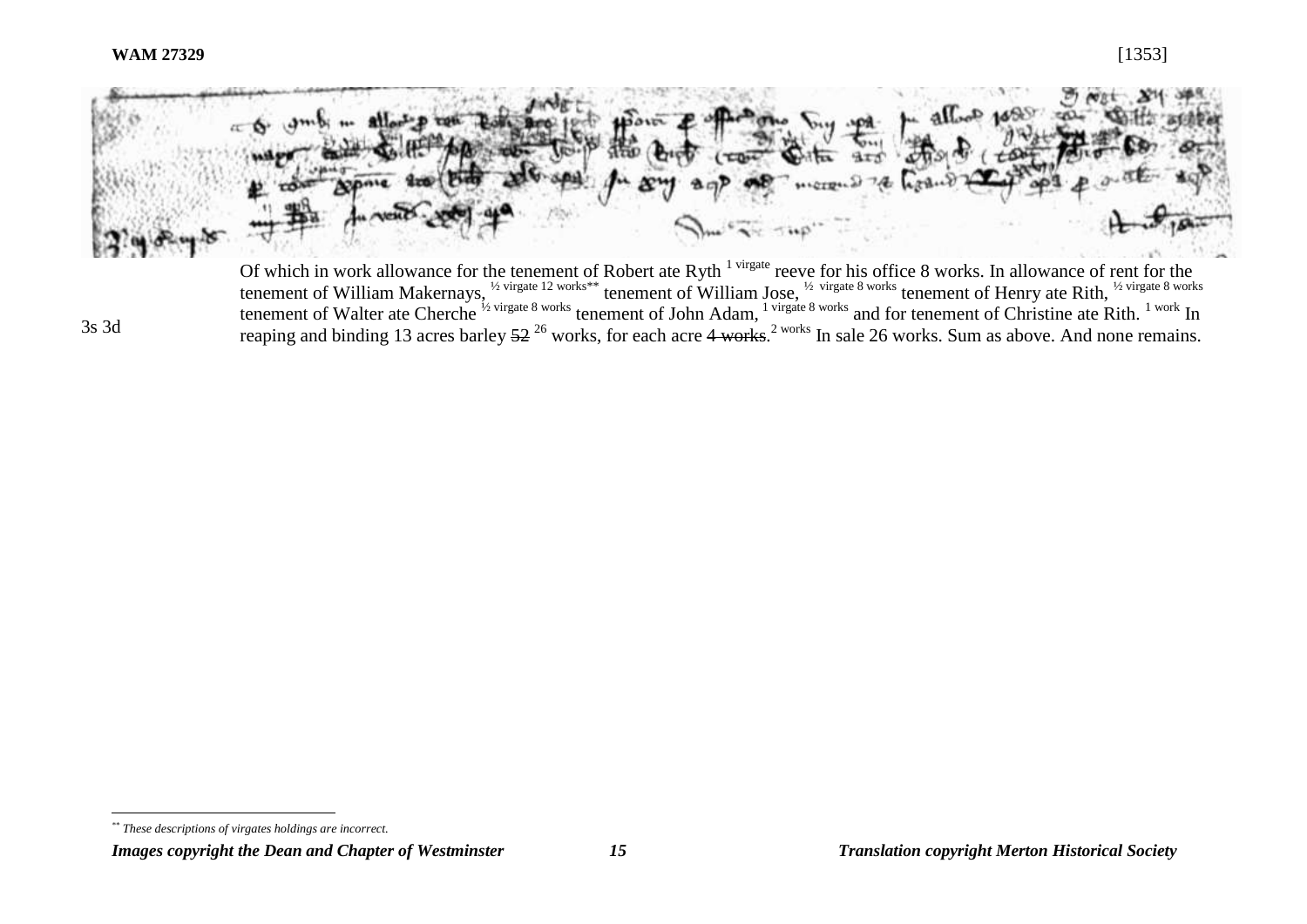Dem 90 Peters

#### **Harvest boonworks**

2s 9d

The same answers for 137 harvest boonworks arising both from free tenants and from serfs with the lord's food and drink twice in a day at 3 boonworks as if for 1 day as appears by a certain schedule by their names. Sum 137 boonworks.

Of which in works allowance for Robert ate Rith reeve for his office 4 boonworks. In allowance for the tenement of William Makernays, <sup>1½ virgates 6 boonworks</sup> tenement of William Jose, <sup>1 virgate 4 boonworks</sup> tenement of John Adam, <sup>1 virgate 3 boonworks</sup> tenement of Henry ate Rith, <sup>12</sup> virgate 3 boonworks tenement of William ate Cherch, <sup>12</sup> virgate 4 boonworks and Christianne ate Rithe <sup>1 boonwork</sup> because in the lord's hands 21 boonworks. In reaping and binding 27 acres wheat and oats  $76^{54}$  boonworks, for each acre  $3^2$  boonworks minus in total 5 boonworks. In sale as within 36 boonworks viz for the tenements of Robert <sup>15</sup> Fynel and Thomas St Michel <sup>21 boonworks</sup> because they do not want to do it nor can it be levied. In sale at the audit 22 boonworks. Sum as above. And none remains.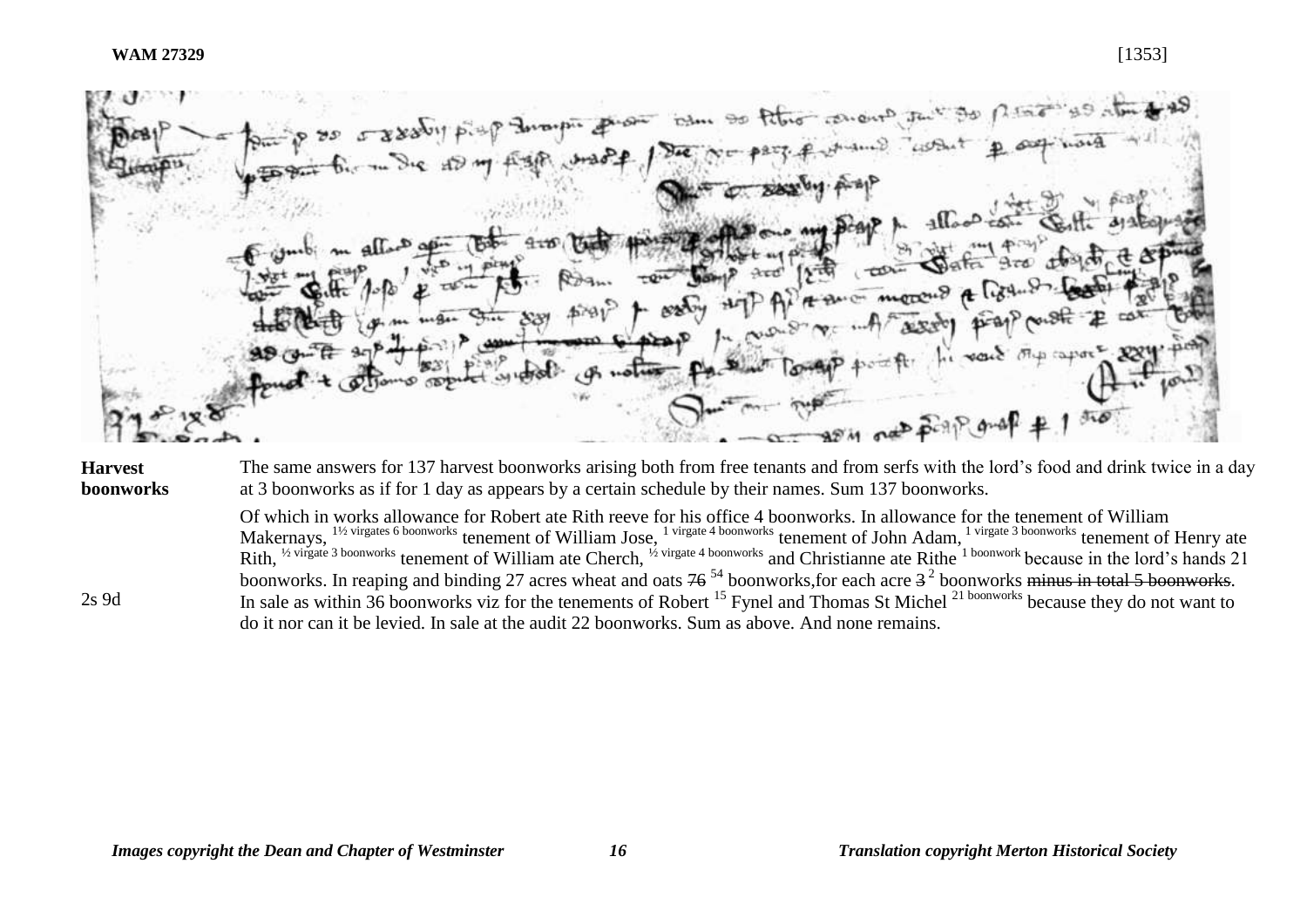

Rith, <sup>1/2</sup> virgate <sup>2</sup> boonworks tenement of Walter ate Cherche. <sup>1/2</sup> virgate <sup>2</sup> boonworks And so in total 12 boonworks. In reaping and binding 4<sup>1</sup>/2 acres corn 13 dry boonworks. Permitted because dry In sale as within 6 boonworks because not able to levy. In sale at the audit 3 boonworks. Sum as above. And none remains.

 $4\frac{1}{2}d$